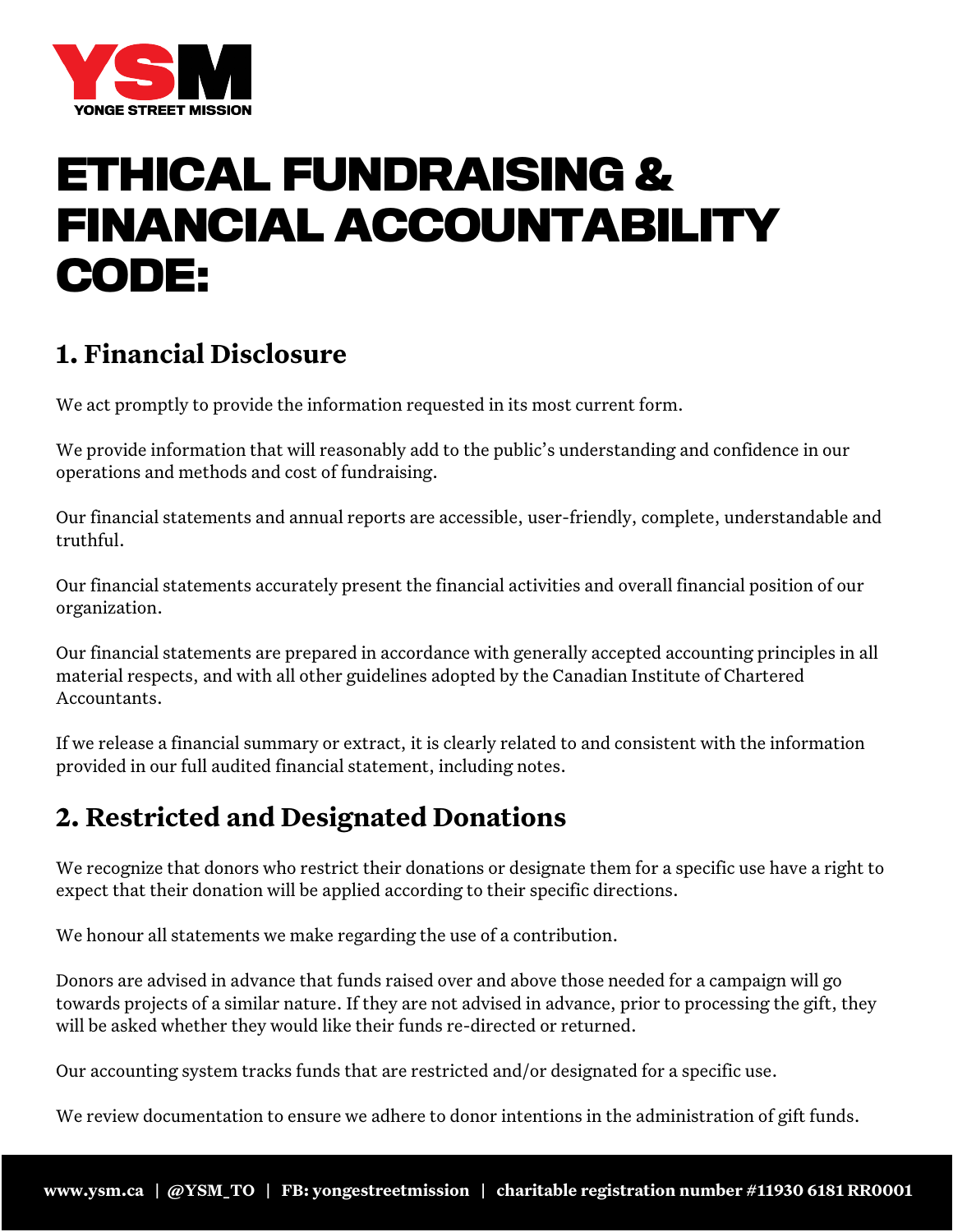We only raise funds for board-approved programs and projects.

As members of the Canadian Centre for Christian Charities, we adhere to their Standards of Stewardship, as follows:

*Spending of funds is confined to programs and projects approved by the organization. Should a donor choose to restrict a contribution for use in a particular program or project, we will honour that restriction, with the understanding that, when the need for such a program or project has been met or cannot be completed for any reason as determined by the organization, the remaining restricted contributions will be used where most needed.*

#### **3. Fundraising Costs**

Our Board of Directors is responsible for overseeing the way in which fundraising costs are incurred and reported.

Our Board of Directors approves and monitors our organization's fundraising activities and the disclosure of fundraising expenses.

Our administrative and fundraising costs are kept to the minimum necessary to meet our objectives, as registered with the Canada Revenue Agency.

All allocations of expenditures to administration, fundraising and program services reflect our organization's mission and actual activities.

#### **4. Collection, Maintenance, Use and Confidentiality of Donor Records**

We guard against making unwarranted or intrusive inquiries into a donor's or prospect's gift history or personal life, and gather only information that is relevant and necessary to our fundraising efforts.

We make reasonable efforts to ensure the personal information we collect is complete and accurate. All data collected supports a current or future connection to YSM.

We encourage donors to review, correct and update personal information.

We require a donor's consent before confidential information is released to outside parties.

We have established that seven years is a reasonable time frame for the retention and disposal of printed information relating to donors. Computer records are purged if no activity occurs for seven years.

We have established special security safeguards to protect donor information and limit access to donor files.

We give special protection to all records pertaining to anonymous donor records.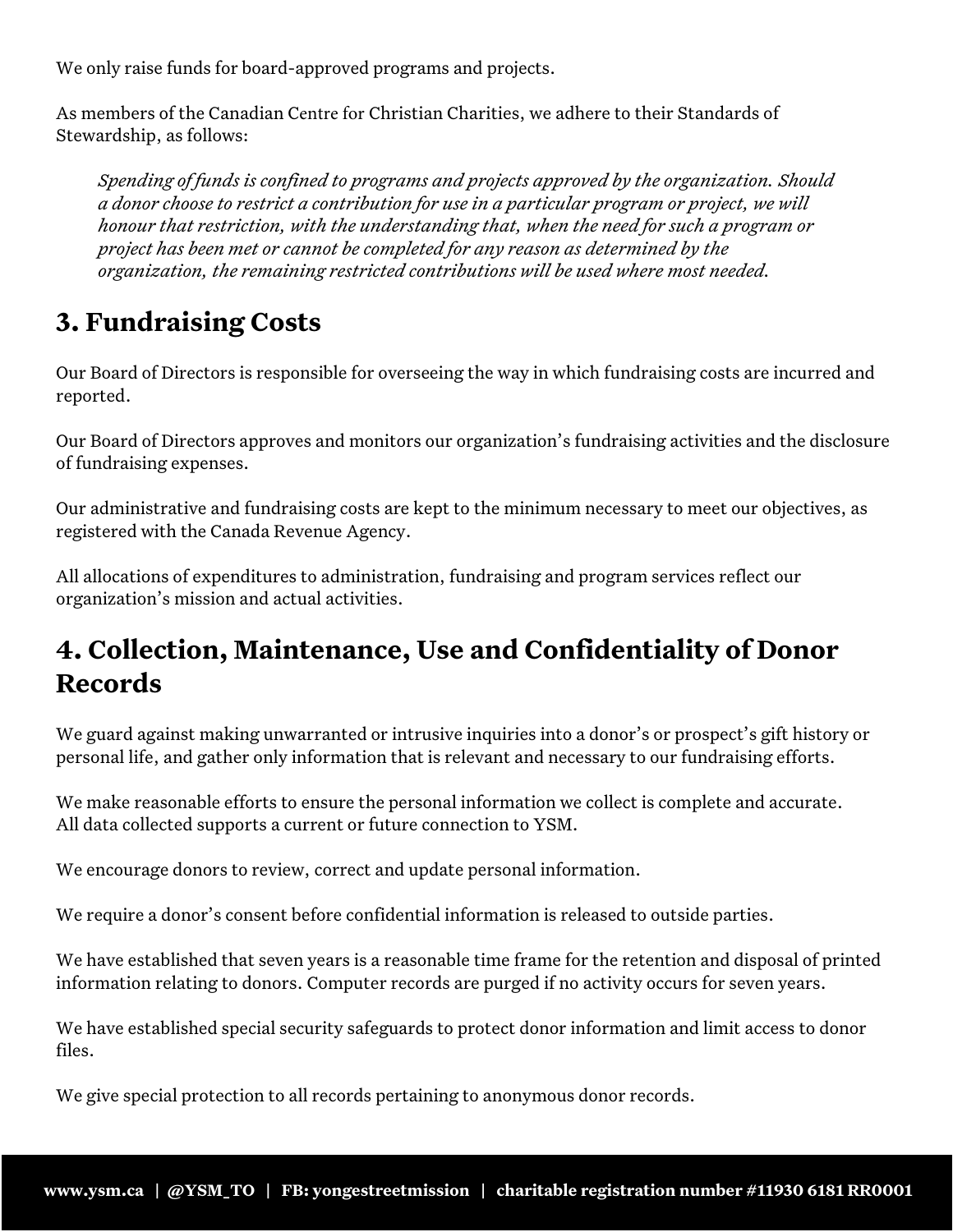We recognize that our duty to ensure the confidentiality of donor records continues, even after our relationship with a donor or prospect has ended.

We obtain a donor's oral consent regarding the proposed use of their personal information when collected by phone.

We provide donors with an opportunity to remain anonymous and to request that the donor's name and/or the amount of their gift not be publicly released.

## **5. Rental or Exchange of Donor Lists**

We neither rent nor sell our donor lists.

#### **6. Donor Complaints**

Our organization has designated responsibility for responding to donor complaints, in accordance with this Code, to the Director of Development.

#### **7. Governance**

Our Board of Directors reviews the fundraising practices and policies on a regular basis, and tests for continuing relevance, legislative compliance and applicability. Adjustments are made, as required, to ensure that the maximum amount possible is applied to our charitable activities in a manner that is consistent with the long-term interests of our organization and its beneficiaries.

Our fundraising policies, practices and expectations are clearly communicated to all staff.

## **8. Supervision of Fundraisers**

Our organization observes the following practices when monitoring and supervising the activities of volunteers, employees or paid solicitors who solicit or receive funds on our behalf:

We take reasonable steps to ensure that every person participating in our fundraising program is aware of and complies with this Code.

We inform our fundraisers about the provisions of all municipal, provincial and federal laws applicable to our fundraising practices and ensure that our fundraising activities are carried out in accordance with the law. This includes following Income Tax Regulations under the Canada Revenue Agency.

We complete all reports that must be filed as part of applicable regulatory regimes properly and in a timely fashion.

Our fundraisers are asked to adhere to the professional code of conduct as established by the Association of Fundraising Professionals (AFP Canada).